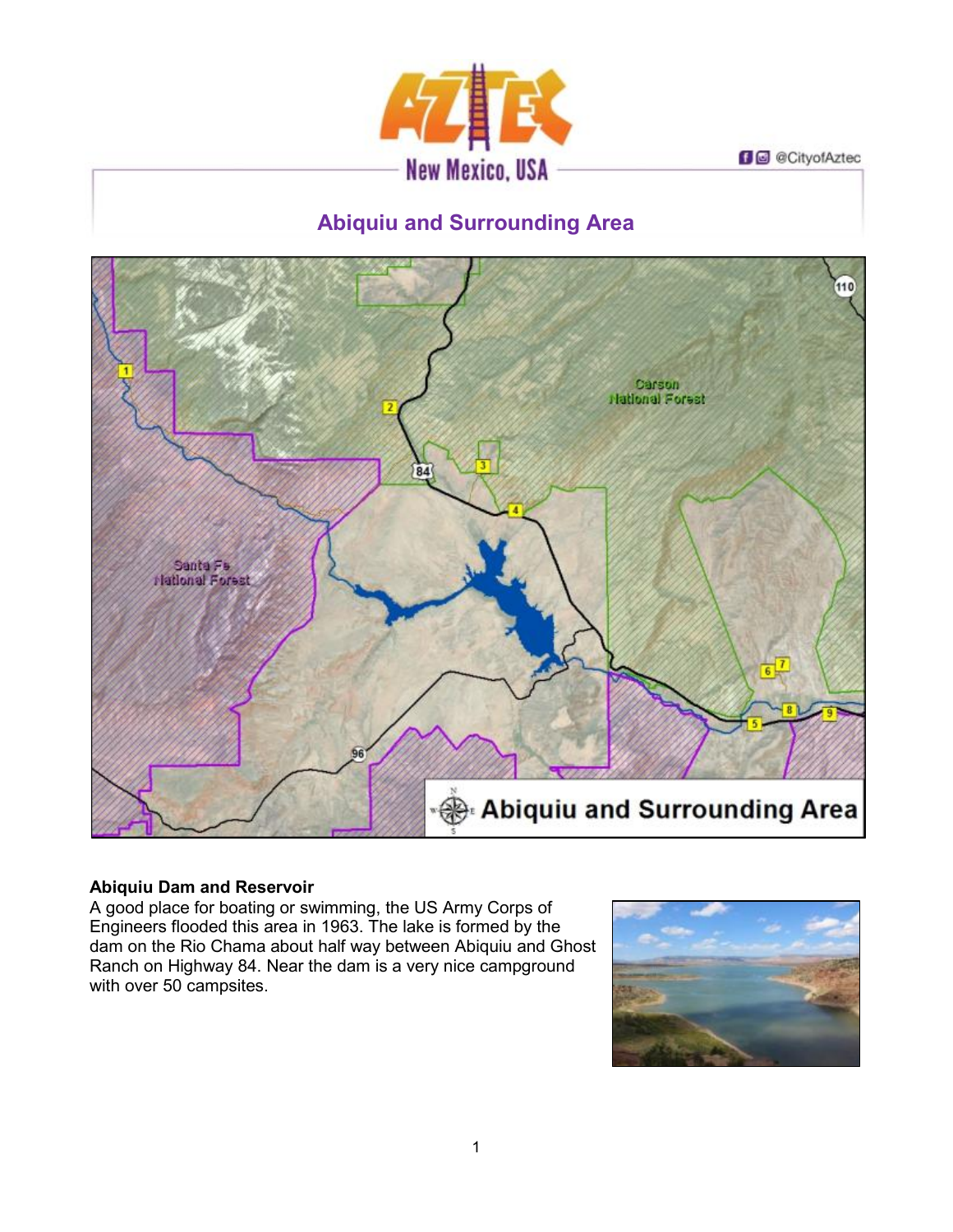## **Dar al-Islam Islamic Community (#6)**

Located southwest of Plaza Blanca, is the Muslim mosque of the Dar al-Islam Islamic community. Please obtain permission from Dar al Islam to hike Plaza Blanca.

## **Echo Amphitheater (#2)**

This natural rock formation just north of Ghost Ranch is a favorite stopping place to eat a packed lunch in the picnic grounds. In addition, there is a camp ground facility for 10 camping spots. A short walk along a concrete path will take you to the base of the huge hollow area worn from the side of the cliff. From here one can hear their voice echoed back.

## **Ghost Ranch Education & Retreat Center (#3)**

Open year-round, Ghost Ranch is an education and retreat center dedicated to spiritual development, peace and justice, honoring the environment and exploring family through the celebration of art, culture and nature. The landscape of Ghost Ranch was made famous by painter Georgia O'Keeffe whose first home is located on the ranch. People from all over the world come to work together in creation care, to paint, write poetry, to hike, ride horseback, to research globally renowned archaeological and fossil quarries or simply to rest and renew their spirits.

#### **Home of Georgia O'Keeffe (#5)**

Located in the village of Abiquiu, this is the second home of Georgia O'Keeffe and the only house you can tour. Her home at Ghost Ranch is closed to the public. To arrange to see the house, owned by the Georgia O'Keeffe Museum, call 505-685-4539.

#### **Monastery of Christ in the Desert (#1)**

At the Monastery of Christ in the Desert there lives a community of monks each of whom and as a community seek to be in union with God. People can visit this beautiful old Roman Catholic monastery by traveling along a rough, 13 mile dirt road (which is only accessible in good weather).

#### **Plaza Blanca (#7)**

One of the infamous locations that Georgia O'Keeffe often visited and painted. Please obtain permission from Dar al Islam to hike Plaza Blanca (http://daralislam.org).